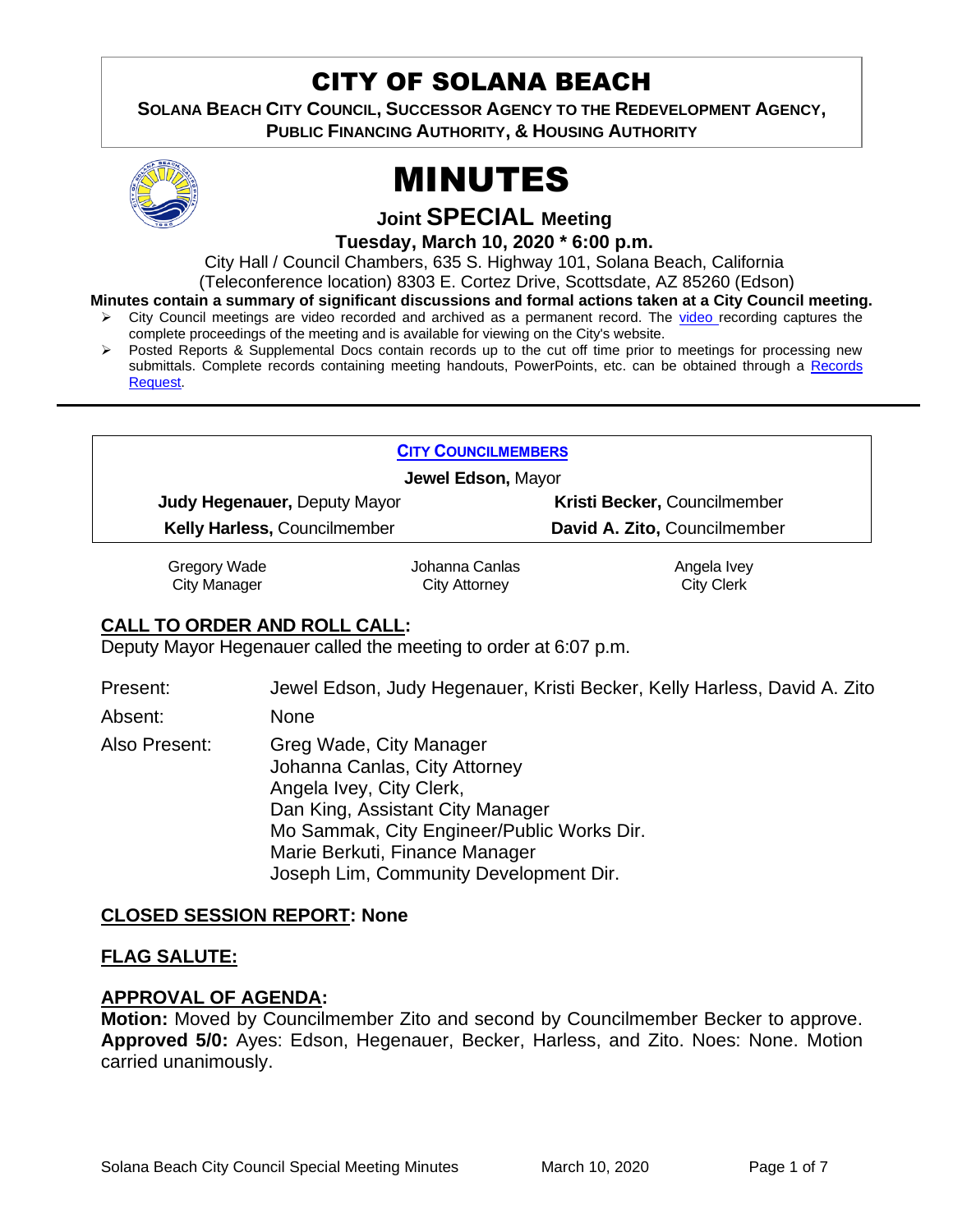# **ORAL COMMUNICATIONS: None**

This portion of the agenda provides an opportunity for members of the public to address the City Council on items relating to City business and not appearing on today's agenda by submitting a speaker slip (located on the back table) to the City Clerk. Comments relating to items on this evening's agenda are taken at the time the items are heard. Pursuant to the Brown Act, no action shall be taken by the City Council on public comment items. Council may refer items to the City Manager for placement on a future agenda. The maximum time allotted for each presentation is THREE MINUTES (SBMC 2.04.190). Please be aware of the timer light on the Council Dais.

# **COUNCIL COMMUNITY ANNOUNCEMENTS / COMMENTARY:**

*An opportunity for City Council to make brief announcements or report on their activities. These items are not agendized for official City business with no action or substantive discussion.* 

# **A. CONSENT CALENDAR:** (Action Items) (A.1. - A.5.)

Items listed on the Consent Calendar are to be acted in a single action of the City Council unless pulled for discussion. Any member of the public may address the City Council on an item of concern by submitting to the City Clerk a speaker slip (located on the back table) before the Consent Calendar is addressed. Those items removed from the Consent Calendar by a member of the Council will be trailed to the end of the agenda, while Consent Calendar items removed by the public will be discussed immediately after approval of the Consent Calendar.

# **A.1. Minutes of the City Council.**

#### Recommendation: That the City Council

1. Approve the Minutes of the City Council Meetings held February 12, 2020. Approved Minutes [http://www.ci.solana-beach.ca.us/index.asp?SEC=F0F1200D-21C6-4A88-8AE1-0BC07C1A81A7&Type=B\\_BASIC](http://www.ci.solana-beach.ca.us/index.asp?SEC=F0F1200D-21C6-4A88-8AE1-0BC07C1A81A7&Type=B_BASIC) **Motion:** Moved by Councilmember Zito and second by Councilmember Becker to approve. **Approved 5/0:** Ayes: Edson, Hegenauer, Becker, Harless, and Zito. Noes: None. Motion carried unanimously.

**A.2. Register Of Demands.** (File 0300-30)

Recommendation: That the City Council

1. Ratify the list of demands for February 08, 2020 – February 21, 2020.

# [Item A.2. Report \(click here\)](https://solanabeach.govoffice3.com/vertical/Sites/%7B840804C2-F869-4904-9AE3-720581350CE7%7D/uploads/Item_A.2._(click_here)_03.10.20-O.pdf)

**Motion:** Moved by Councilmember Zito and second by Councilmember Becker to approve. **Approved 5/0:** Ayes: Edson, Hegenauer, Becker, Harless, and Zito. Noes: None. Motion carried unanimously.

#### **A.3 General Fund Adopted Budget for Fiscal Year 2019-2020 Changes.** (File 0330-30)

Recommendation: That the City Council

1. Receive the report listing changes made to the Fiscal Year 2019-2020 General Fund Adopted Budget.

#### [Item A.3. Report \(click here\)](https://solanabeach.govoffice3.com/vertical/Sites/%7B840804C2-F869-4904-9AE3-720581350CE7%7D/uploads/Item_A.3._(click_here)_03.10.20-O.pdf)

**Motion:** Moved by Councilmember Zito and second by Councilmember Becker to approve. **Approved 5/0:** Ayes: Edson, Hegenauer, Becker, Harless, and Zito. Noes: None. Motion carried unanimously.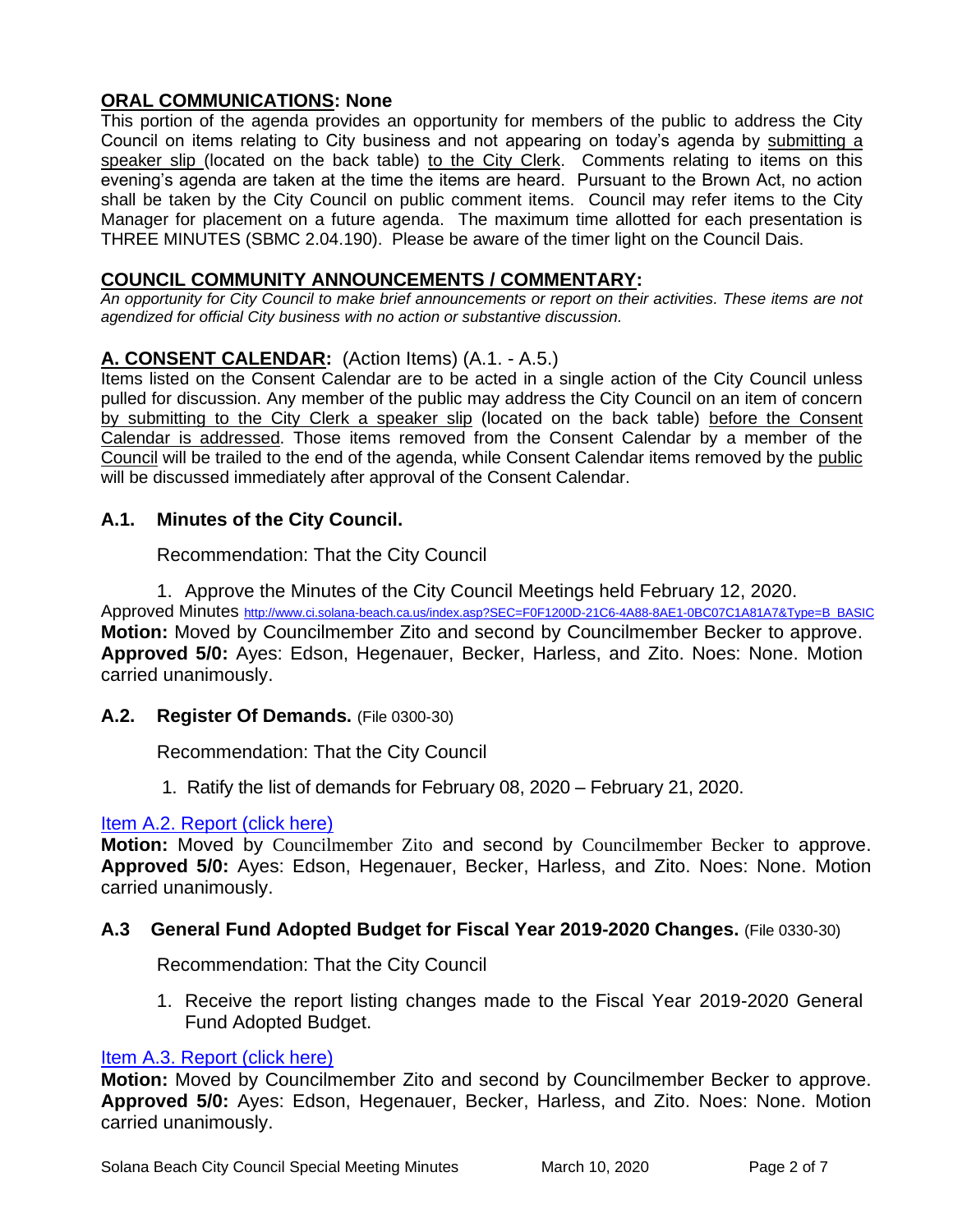#### **A.4. Citywide Landscape Maintenance Services.** (File 0750-25)

Recommendation: That the City Council

- 1. Adopt **Resolution 2020-028**:
	- a. Authorizing the City Manager to execute an amendment to the Professional Services Agreement with Nissho of California, Inc., in an amount not to exceed \$355,031, for Citywide Landscape Maintenance Services for Fiscal Year 2019/20.
	- b. Authorizing the City Manager to execute amendments to the Professional Services Agreement with Nissho of California, Inc., in an amount not to exceed \$347,411, for Citywide Landscape Maintenance Services for Fiscal Years 2020/21, 2021/22 and 2022/23.

#### [Item A.4. Report \(click here\)](https://solanabeach.govoffice3.com/vertical/Sites/%7B840804C2-F869-4904-9AE3-720581350CE7%7D/uploads/Item_A.4.(click_here)_03.10.20-O.pdf)

**Motion:** Moved by Councilmember Zito and second by Councilmember Becker to approve. **Approved 5/0:** Ayes: Edson, Hegenauer, Becker, Harless, and Zito. Noes: None. Motion carried unanimously.

#### **A.5. Emergency Vehicle Services.** (File 0260-40)

Recommendation: That the City Council

- 1. Adopt **Resolution 2020-019**:
	- a. Awarding North County Emergency Vehicle Services an increased contract amount not to exceed of \$90,000 for FY 2019/20.
	- b. Authorizing the City Manager to amend the agreement with North County emergency Vehicle Services.

#### [Item A.5. Report \(click here\)](https://solanabeach.govoffice3.com/vertical/Sites/%7B840804C2-F869-4904-9AE3-720581350CE7%7D/uploads/Item_A.5.(click_here)_03.10.20-O.pdf)

**Motion:** Moved by Councilmember Zito and second by Councilmember Becker to approve. **Approved 5/0:** Ayes: Edson, Hegenauer, Becker, Harless, and Zito. Noes: None. Motion carried unanimously.

#### **C.3. Prohibit the Sale of Unregulated Firearm Parts, Components and/or Gun Build Kits at the Del Mar Fairgrounds.** (File 0150-85)

Recommendation: That the City Council

1. Consider the adoption of **Resolution 2020-032** Requesting the 22nd District Agricultural Association to Prohibit the Sale of Unregulated Firearm Parts, Components and/or Gun Build Kits at the Del Mar Fairgrounds.

#### [Item C.3. Report \(click here\)](https://solanabeach.govoffice3.com/vertical/Sites/%7B840804C2-F869-4904-9AE3-720581350CE7%7D/uploads/Item_C.3.(click_here)_03.10.20-O.pdf)

*Posted Reports & Supplemental Docs contain records up to the cut off time, prior to the start of the meeting, for processing new submittals. The final official record containing handouts, PowerPoints, etc. can be obtained through a Records Request to the City Clerk's Office.*

Johanna Canlas, City Attorney, introduced the item.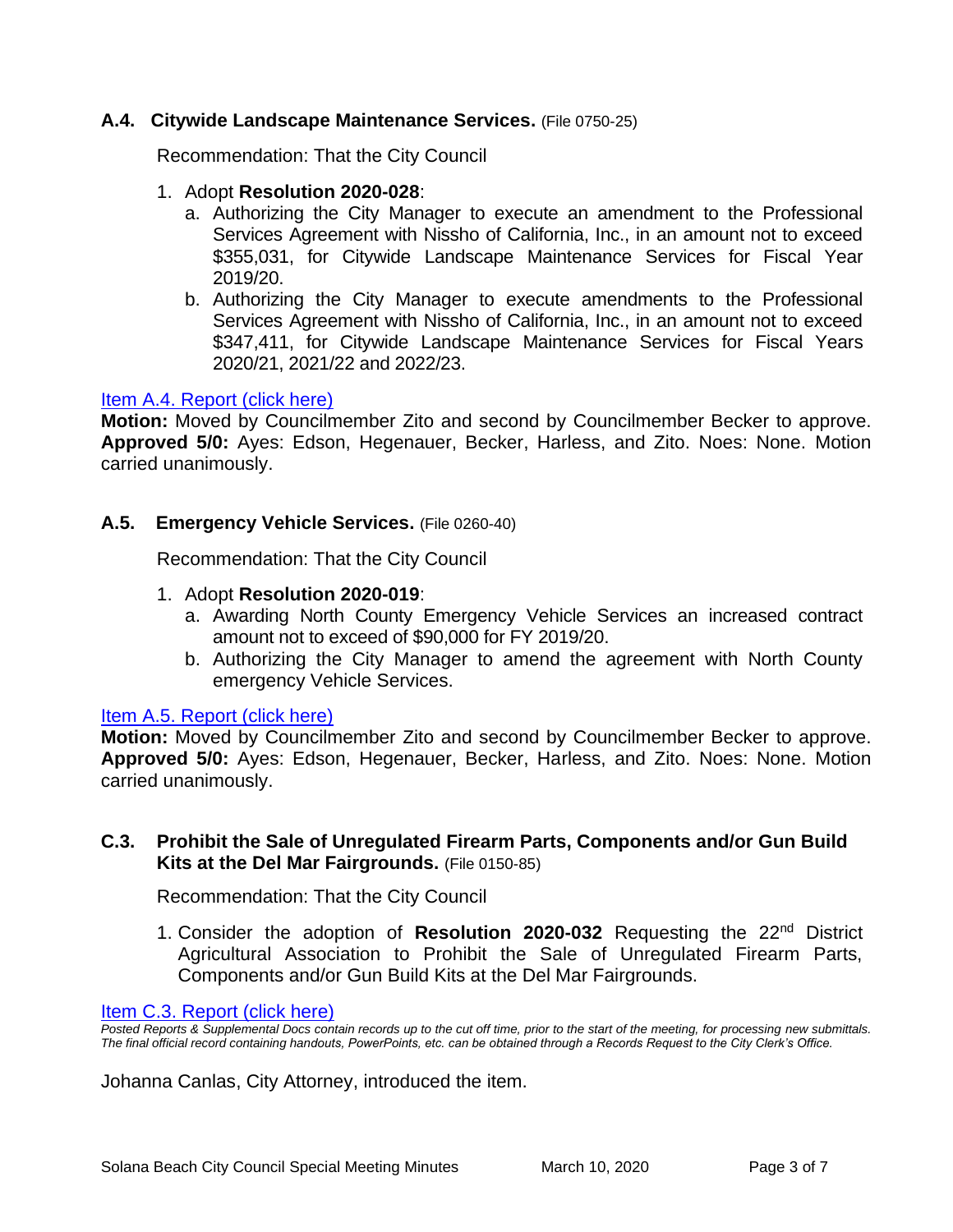Cindi Clemons, Never Again California, stated that 80% of the inventory for sale at the gun show were ghost gun kits and asked City Council to adopt the resolution requesting the prohibition of the sale of ghost guns for the purpose of public safety.

Jill Cooper stated that many ghost guns had been used in shootings, that an estimated onethird of all firearms seized in Southern California were assembled from unregistered ghost gun kits, and that she opposed untraceable ghost gun kits.

Ira Sharp displayed a ghost gun kit that he said cost \$400, took about 15 minutes to put together, was functional once it was assembled, and that vendors selling parts were not required to be registered until July 1, 2024.

Council and Staff discussion.

**Motion**: Moved by Councilmember Harless and second by Councilmember Becker to approve Staff recommendation. **Approved 5/0:** Ayes: Edson, Hegenauer, Becker, Harless, and Zito. Noes: None. Motion carried unanimously.

# **B. PUBLIC HEARINGS:** (B.1.)

This portion of the agenda provides citizens an opportunity to express their views on a specific issue as required by law after proper noticing by submitting a speaker slip (located on the back table) to the City Clerk. After considering all of the evidence, including written materials and oral testimony, the City Council must make a decision supported by findings and the findings must be supported by substantial evidence in the record. An applicant or designee(s) for a private development/business project, for which the public hearing is being held, is allotted a total of fifteen minutes to speak, as per SBMC 2.04.210. A portion of the fifteen minutes may be saved to respond to those who speak in opposition. All other speakers have three minutes each. Please be aware of the timer light on the Council Dais.

#### **B.1. Public Hearing: 1036 Solana Drive, Applicant: Unitarian Universalist Fellowship of San Dieguito, Case: 17-16-18** (File 0600-40)

The proposed project meets the minimum objective requirements under the SBMC, could be found to be consistent with the General Plan and could be found, as conditioned, to meet the discretionary findings required as discussed in this report to approve a CUP Modification, DRP, VAR and SDP. Therefore, Staff recommends that the City Council:

- 1. Conduct the Public Hearing: Open the Public Hearing, Report Council Disclosures, Receive Public Testimony, and Close the Public Hearing.
- 2. Adopt the IS/MND in accordance with CEQA.
- 3. If the City Council makes the requisite findings and approves the project, adopt **Resolution 2020-029** conditionally approving a CUP Mod, DRP, VAR, and SDP to construct improvements to an existing religious facility/campus located at 1036 Solana Drive, Solana Beach.

[Item B.1. Report \(click here\)](https://solanabeach.govoffice3.com/vertical/Sites/%7B840804C2-F869-4904-9AE3-720581350CE7%7D/uploads/Item_B.1._(click_here)_03.10.20.PDF) [Attachment 1](https://solanabeach.govoffice3.com/vertical/Sites/%7B840804C2-F869-4904-9AE3-720581350CE7%7D/uploads/Item_B.1._ATTCH_1_-_Reso2020-029_-O.pdf) [Attachment 2](https://solanabeach.govoffice3.com/vertical/Sites/%7B840804C2-F869-4904-9AE3-720581350CE7%7D/uploads/Attachment_2_17-18-16_(UUFSD)_Final_Project_Plans_03.04.2020.pdf) [Attachment 3](https://solanabeach.govoffice3.com/vertical/Sites/%7B840804C2-F869-4904-9AE3-720581350CE7%7D/uploads/Item_B.1._ATTCH_3_Variance_-O_.pdf) [Attachment 4](https://solanabeach.govoffice3.com/vertical/Sites/%7B840804C2-F869-4904-9AE3-720581350CE7%7D/uploads/Item_B.1._ATTCH_4_ISMND_-O.pdf) [Attachment 5](https://solanabeach.govoffice3.com/vertical/Sites/%7B840804C2-F869-4904-9AE3-720581350CE7%7D/uploads/Item_B.1._ATTCH_5_ISMND_Appendices_-O.pdf) [Attachment 6](https://solanabeach.govoffice3.com/vertical/Sites/%7B840804C2-F869-4904-9AE3-720581350CE7%7D/uploads/Item_B.1._ATTCH_6_-_NOI_-O.pdf)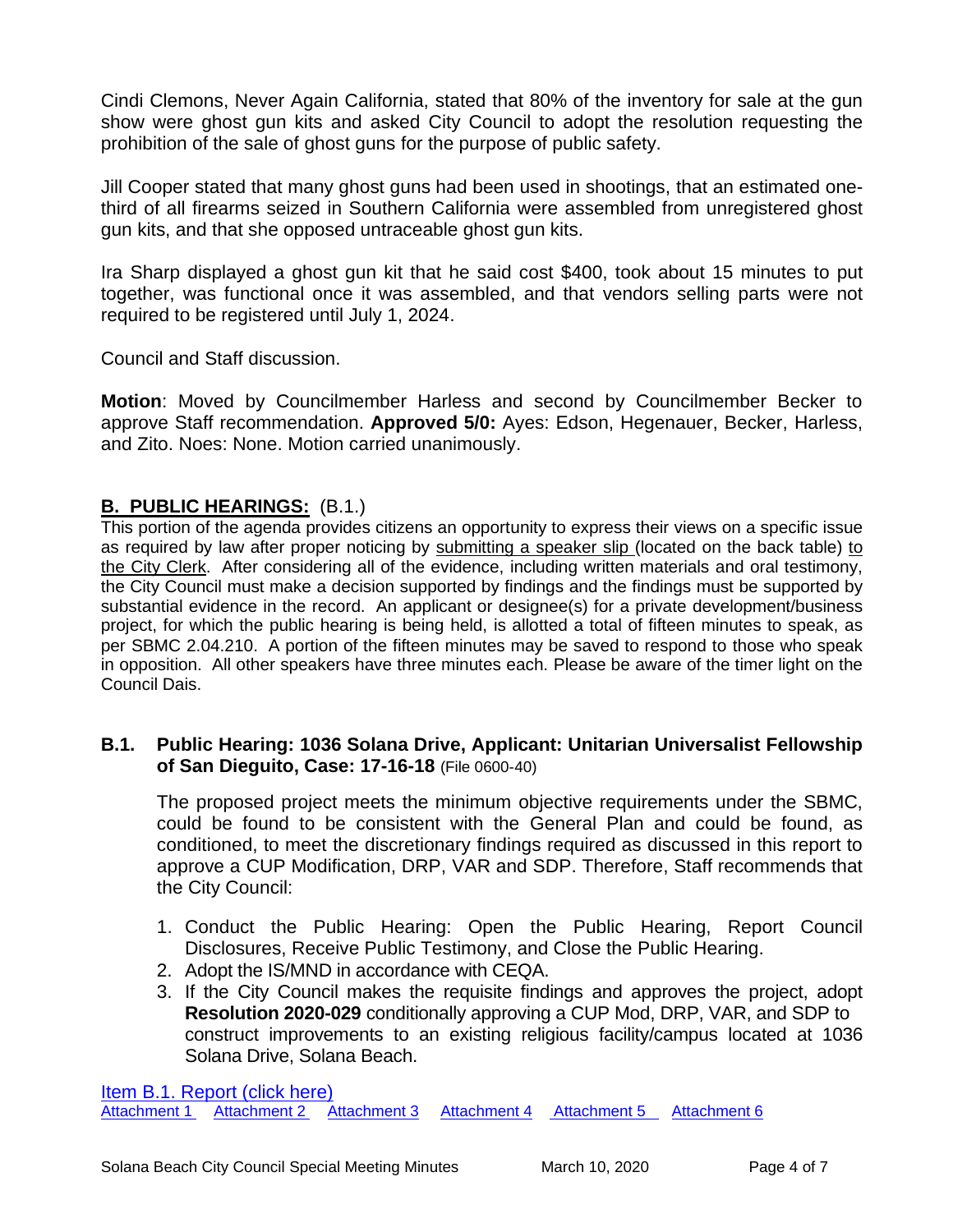*Posted Reports & Supplemental Docs contain records up to the cut off time, prior to the start of the meeting, for processing new submittals. The final official record containing handouts, PowerPoints, etc. can be obtained through a Records Request to the City Clerk's Office.*

Greg Wade, City Manager, introduced the item.

Katie Benson, Senior Planner, presented a PowerPoint (on file).

Deputy Mayor Hegenauer opened the public hearing.

Council disclosures.

Chris Faller, Applicant, introduced Jessica Schwartz, Domus Studio Architects, who presented a PowerPoint (on file).

Lisa Shaffer, congregant, requested approval of the variance for needed site improvements including drainage.

Alan Smerican (time donated by Marcia Smerican) spoke about the conditional use being an exception to the General Plan, there being no rights to unlimited expansion, the tall tower that could be seen from a distance that was not supposed to be visible, the church was involved in political activities so it would not qualify as church per the IRS, the objectionable banners posted around the public viewing area, the lack of required ADA improvements, and opposition to the size of the project.

Jon Dominy, Domus Studio, said that the project site was not being expanded and that a variance would not be necessary if the previous determination that the slopes were not steep hillsides was followed.

**Motion**: Moved by Councilmember Harless and seconded by Councilmember Zito to close the public hearing. Motion **Approved 5/0**: Ayes: Edson, Hegenauer, Becker, Harless and Zito. Noes: None. Motion carried unanimously.

Council discussed the modesty of the project, fire access and drainage, maintenance, and that findings for a variance could be met due to unique circumstances and when application of the usual standards would be unreasonable.

**Motion**: Moved by Mayor Edson and seconded by Councilmember Zito to approve staff recommendation. Motion **Approved 5/0**: Ayes: Edson, Hegenauer, Becker, Harless and Zito. Noes: None. Motion carried unanimously.

**C. STAFF REPORTS**: (C.1. – C.2.) *Submit speaker slips to the City Clerk.*

# **C.1. Santa Helena Neighborhood Trail Project Update.** (File 0820-46)

Recommendation: That the City Council

1. Receive the report and provide input and direction on the Santa Helena Neighborhood Trail Project.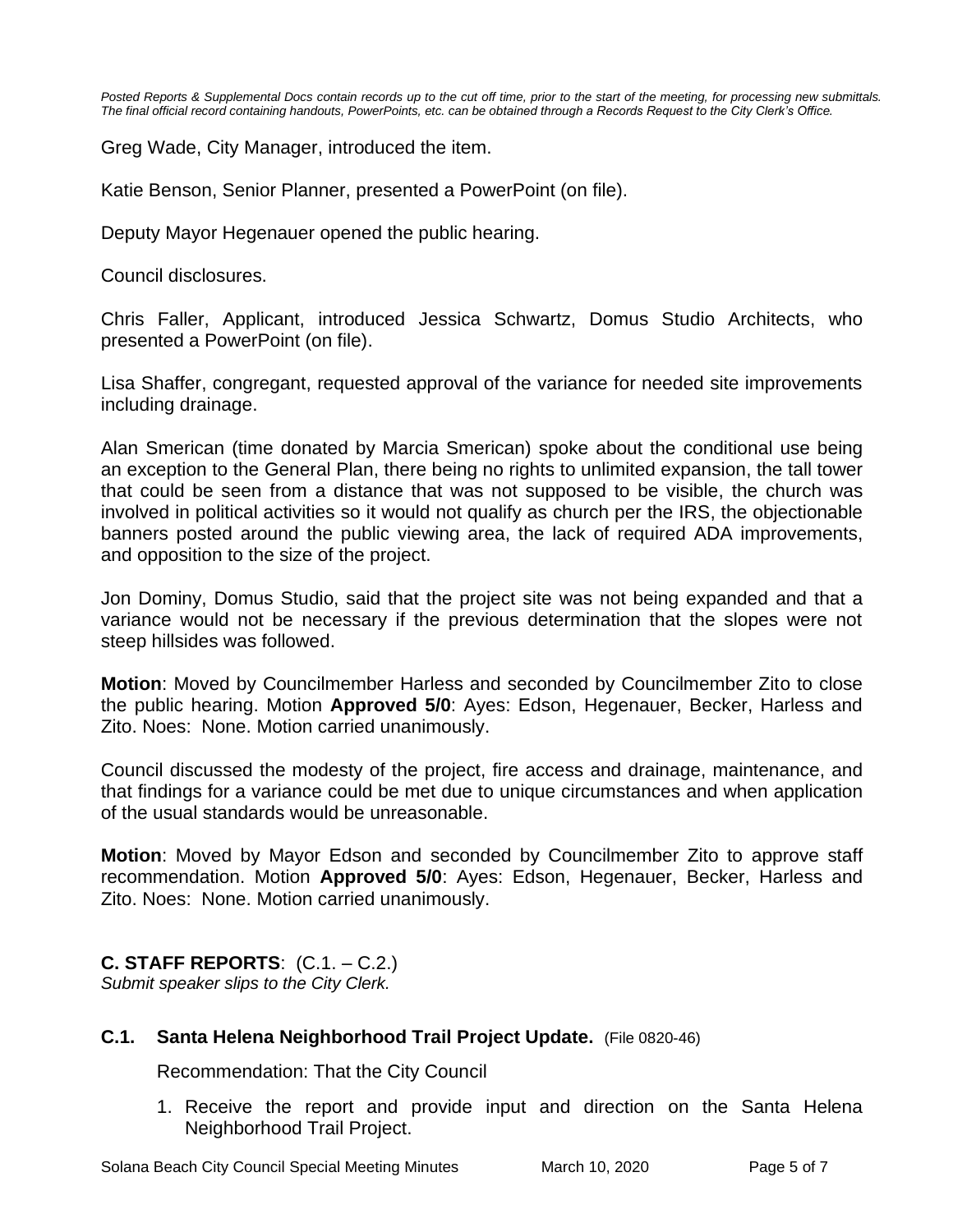[Item C.1. Report \(click here\)](https://solanabeach.govoffice3.com/vertical/Sites/%7B840804C2-F869-4904-9AE3-720581350CE7%7D/uploads/Item_C.1._(click_here)_03.10.20-O.pdf) 

[Item C.1. Supplemental Docs \(Updated 3-5-20\)](https://solanabeach.govoffice3.com/vertical/Sites/%7B840804C2-F869-4904-9AE3-720581350CE7%7D/uploads/Item_C.1._Supplemental_Docs_(upd._3-5)_-_O.pdf)

*Posted Reports & Supplemental Docs contain records up to the cut off time, prior to the start of the meeting, for processing new submittals. The final official record containing handouts, PowerPoints, etc. can be obtained through a Records Request to the City Clerk's Office.*

Greg Wade, City Manager, introduced the item.

Mo Sammak, Public Works/Engineering Dir., presented a PowerPoint (on file).

Mike Peltz, MW Peltz & Associates, Landscape Architect, presented a PowerPoint (on file).

Council and Staff discussed parking near the lagoon, the 34-foot right-of-way in addition to the 40-foot roadway would allow options for parking and a bike lane, signage, the width, safety, surface and use of the trail and sidewalks, funding, possible phasing of the project. a hard surface bike trail, considering adding sharrows, and the pros and cons of obtaining grant funding for a phased or complete project.

Kristine Schindler said she participated in neighborhood meetings, liked the repurposing of Lomas Santa Fe and the overall project for the East side, the 10-feet travel lanes provided more calming than 12-feet, and the preference for a four-way stop at the bottom of the hill by the school with a four-way crosswalk.

Karl Rudnick stated that he lived in the neighborhood, that he supported the trail project, he had a preference for 10-feet travel lanes for calming and consistency, and that riding bikes on sidewalks was unsafe and concrete was a better surface for the trail.

#### **C.2. Green Vehicle Purchasing.** (File 0370-26)

Recommendation: That the City Council

1. Adopt **Resolution 2020-032-031** prioritizing the purchase of alternative fuel vehicles that adhere to California fuel-efficiency standards.

[Item C.2. Report \(click here\)](https://solanabeach.govoffice3.com/vertical/Sites/%7B840804C2-F869-4904-9AE3-720581350CE7%7D/uploads/Item_C.2.(click_here)_03.10.20-O.pdf) 

[Item C.2. Supplemental Docs \(Updated 3-10 at 4:30pm\)](https://solanabeach.govoffice3.com/vertical/Sites/%7B840804C2-F869-4904-9AE3-720581350CE7%7D/uploads/C.2._Supplemental_Docs_(Updated_3-10_at_430pm).pdf)

*Posted Reports & Supplemental Docs contain records up to the cut off time, prior to the start of the meeting, for processing new submittals. The final official record containing handouts, PowerPoints, etc. can be obtained through a Records Request to the City Clerk's Office.*

Greg Wade, City Manager, introduced the item.

Dan King, Assistant City Manager, presented a PowerPoint (on file).

Peter Zahn said that the resolution would fulfill a key Climate Action Plan measure and that he submitted written comments with suggested modifications to add language to the resolution to align with Department of General Services' Vehicle Manufacturer Purchasing Restrictions and define the DGS agency's Vehicle Manufacture Restrictions description.